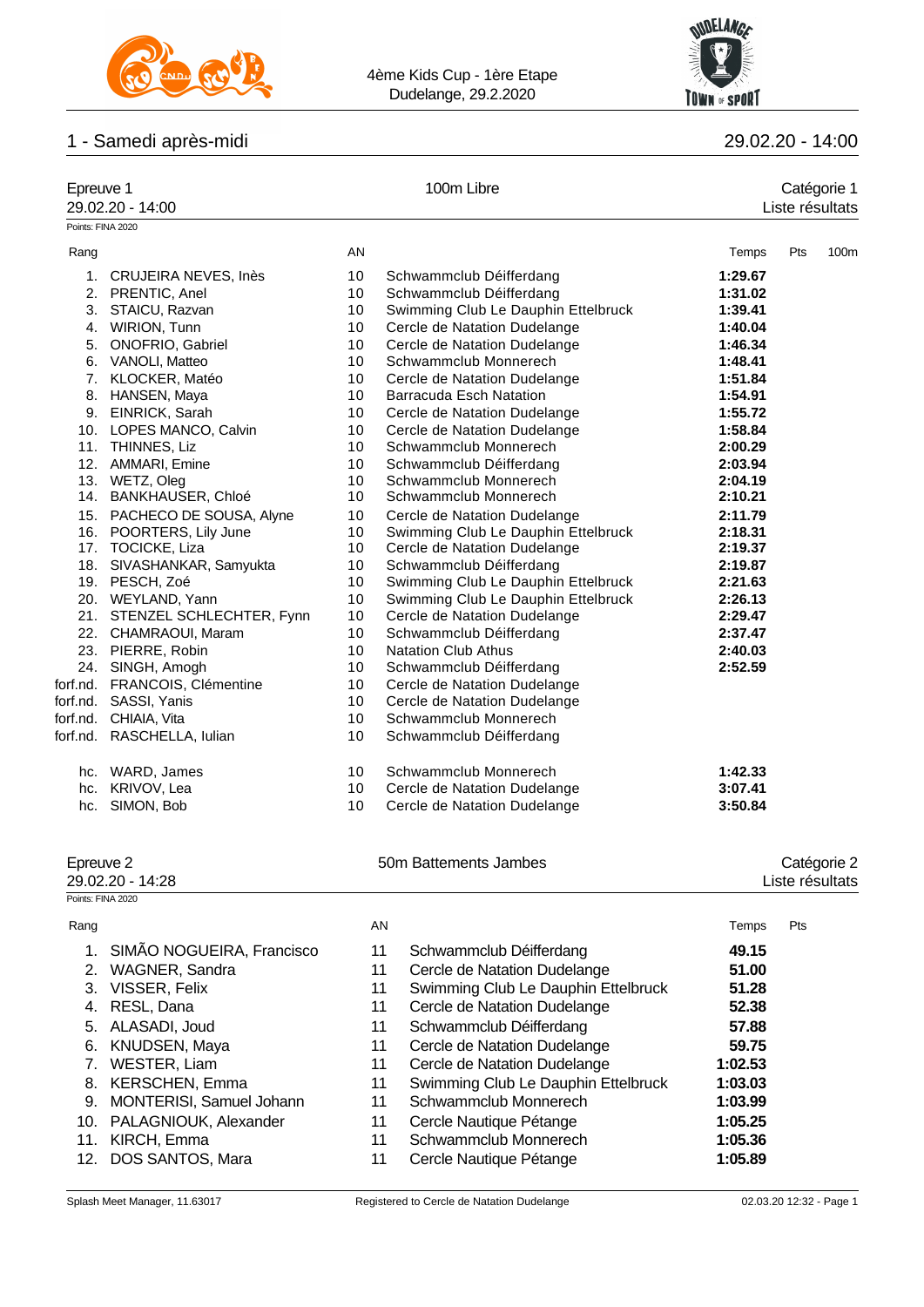



#### Epreuve 2, Tous, 50m Battements Jambes, Catégorie 2

| Rang      |                                         | AN              |                                     | Temps   | Pts                                    |
|-----------|-----------------------------------------|-----------------|-------------------------------------|---------|----------------------------------------|
|           | 13. VINHAS, Loan                        | 11              | Cercle de Natation Dudelange        | 1:08.80 |                                        |
|           | 14. NICO, Xavier-Alexandre              | 11              | Schwammclub Déifferdang             | 1:11.16 |                                        |
|           | 15. DA SILVA SEQUEIRA, Leonor           | 11              | Schwammclub Déifferdang             | 1:11.70 |                                        |
|           | 16. SINTINO, Samuele                    | 11              | Schwammclub Monnerech               | 1:15.22 |                                        |
|           | 17. BORDAS, Oscar                       | 11              | Schwammclub Monnerech               | 1:15.98 |                                        |
|           | 18. BOUGUETTOUCHE-BAMBA, Raïs           | 11              | Schwammclub Déifferdang             | 1:19.16 |                                        |
|           | 19. ELSEN, Lea                          | 11              | Swimming Club Le Dauphin Ettelbruck | 1:21.25 |                                        |
|           | 20. OLIVIER, Blanche                    | 11              | <b>Natation Club Athus</b>          | 1:21.66 |                                        |
|           | 21. JEBALI, Sarah                       | 11              | <b>Natation Club Athus</b>          | 1:24.24 |                                        |
|           | 22. KOROGLANOGLOU, Lenia                | 11              | Schwammclub Monnerech               | 1:26.96 |                                        |
|           | 23. GHARBI, Manel                       | 11              | <b>Natation Club Athus</b>          | 1:28.40 |                                        |
|           | 24. BERNACCONI, Loris                   | 11              | <b>Natation Club Athus</b>          | 1:29.91 |                                        |
|           | 25. WANLIN, Lisa                        | 11              | <b>Natation Club Athus</b>          | 1:42.78 |                                        |
|           | forf.nd. FELLER, Lily                   | 11              | Cercle Nautique Pétange             |         |                                        |
|           | forf.nd. DINIS DE SA, Francisco         | 11              | Swimming Club Le Dauphin Ettelbruck |         |                                        |
|           | forf.nd. THINNES, Lyse                  | 11              | Swimming Club Le Dauphin Ettelbruck |         |                                        |
|           | forf.nd. SIEWE STROTTNER, Elena         | 11              | <b>Barracuda Esch Natation</b>      |         |                                        |
|           | forf.nd. MENZIN, Gael                   | 11              | Schwammclub Monnerech               |         |                                        |
|           | forf.nd. KANAKAMPALAYAM, Ashwath        | 11              | Schwammclub Déifferdang             |         |                                        |
|           | forf.nd. PAN, Jiaxu Jaxon               | 11              | Schwammclub Déifferdang             |         |                                        |
|           | hc. TEIXEIRA, Ruben Paulo               | 11              | Cercle de Natation Dudelange        | 1:08.18 |                                        |
|           | hc. DISNEUR, Tom                        | 11              | Cercle de Natation Dudelange        | 1:15.30 |                                        |
|           | hc. HEDEILI, Malik                      | 11              | Schwammclub Monnerech               | 1:50.06 |                                        |
|           | $DQ + 10$ sec.                          |                 |                                     |         |                                        |
|           | hc. WILLIAMS, Raphael<br>$DO + 10$ sec. | 11              | Schwammclub Monnerech               | 1:50.54 |                                        |
| Epreuve 3 | 29.02.20 - 14:45                        |                 | 25m Battements Jambes               |         | 2012 et plus jeunes<br>Liste résultats |
|           | Points: FINA 2020                       |                 |                                     |         |                                        |
| Rang      |                                         | AN              |                                     | Temps   | Pts                                    |
|           | Catégorie 3                             |                 |                                     |         |                                        |
|           | 1. ZATKO, Tamy                          | 12 <sup>2</sup> | Cercle de Natation Dudelange        | 25.78   |                                        |
|           | 2. FERNANDES DIAS, Joao                 | 12              | Cercle de Natation Dudelange        | 28.95   |                                        |
|           | 3. BECKER, Yanick                       | 12 <sup>2</sup> | Schwammclub Monnerech               | 29.03   |                                        |
|           | 4. REMICHE, Paul                        | 12              | Swimming Club Le Dauphin Ettelbruck | 29.63   |                                        |

5. LIBENS-THEIN, Maxine 12 Schwammclub Monnerech **29.86** 6. FAIVRE, Margaux 12 Natation Club Athus **30.75** 7. BERNARD, Isabella 12 Schwammclub Monnerech **31.94** 8. LECLERCQ, Mateo 12 Natation Club Athus **32.06** 9. MEDDOURI, Firdaws 12 Cercle de Natation Dudelange **32.53** 10. MAURER MOLINA, Marlo Bernard Jesus12 Schwammclub Monnerech **32.94** 11. BERVAS-SCHUMACHER, Olivier 12 Swimming Club Le Dauphin Ettelbruck **33.16**

13. PLETSCHETTE, Hugo 12 Swimming Club Le Dauphin Ettelbruck **34.71** 14. KAYSER, Sophie 12 Swimming Club Le Dauphin Ettelbruck **35.98** 15. TESSARO, Luca 12 Swimming Club Le Dauphin Ettelbruck **36.16** 16. BRAUN, Mattis 12 Swimming Club Le Dauphin Ettelbruck **36.91** 17. ZAUSA, Tommaso 12 Schwammclub Monnerech **40.00**

12. SCHEECK, Mika 12 Cercle Nautique Pétange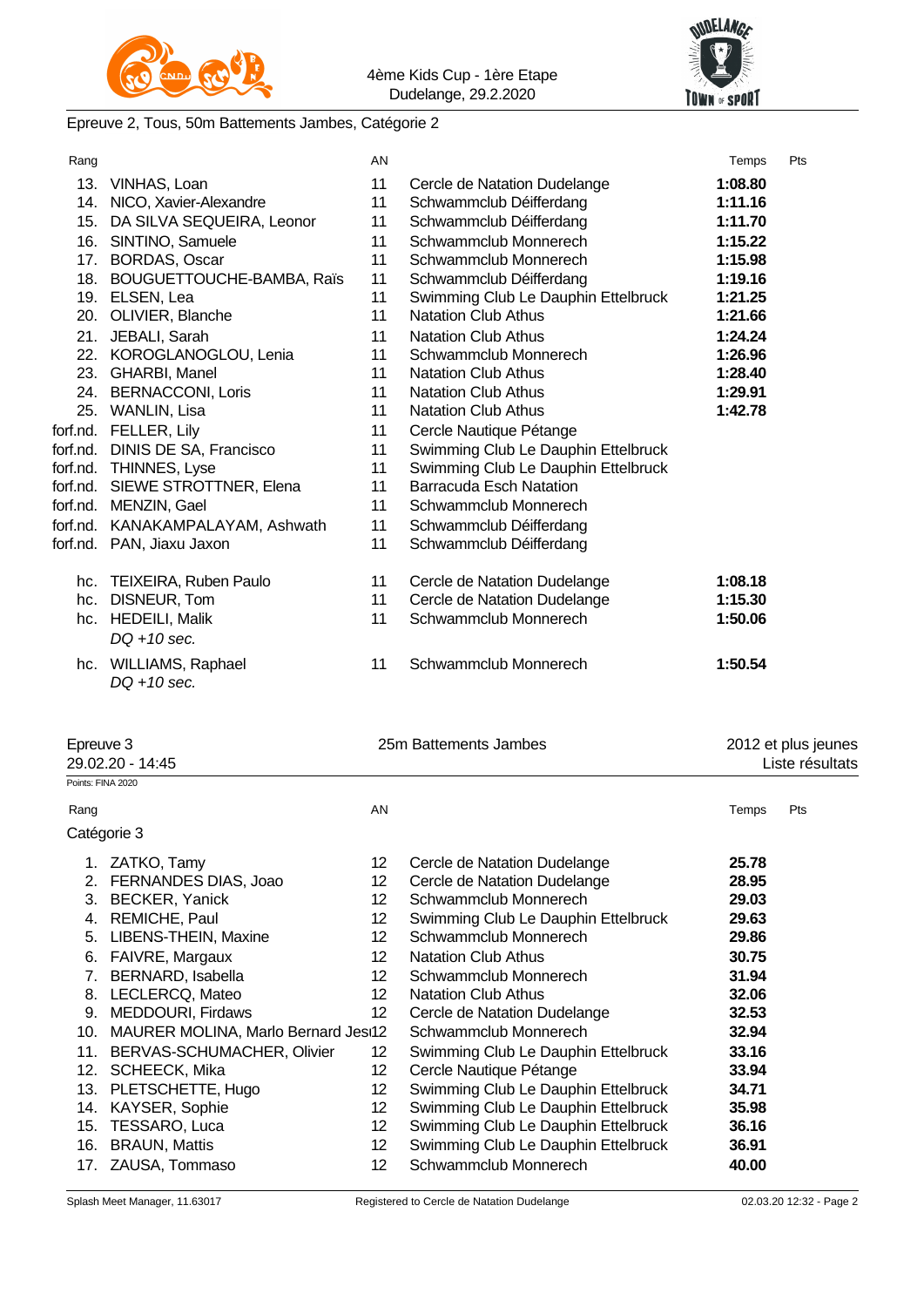



# Epreuve 3, Tous, 25m Battements Jambes, Catégorie 3

| Rang     |                                       | AN              |                                     | Temps | Pts |
|----------|---------------------------------------|-----------------|-------------------------------------|-------|-----|
|          | 18. DEBERGH, Auxane                   | 12              | <b>Natation Club Athus</b>          | 43.25 |     |
|          | 19. SISAY JEMERE, Elisabeth           | 12 <sup>°</sup> | Schwammclub Déifferdang             | 43.28 |     |
|          | 20. SAOUDAOUI, Ayoub                  | 12 <sup>°</sup> | Cercle Nautique Pétange             | 51.34 |     |
|          | forf.nd. DUPUY, Victor                | 12 <sup>2</sup> | <b>Barracuda Esch Natation</b>      |       |     |
|          | forf.nd. HASOVIC, Jamin               | 12              | <b>Barracuda Esch Natation</b>      |       |     |
|          | forf.nd. FIORUCCI, Massimo            | 12              | Cercle de Natation Dudelange        |       |     |
|          | forf.nd. FRANCOIS, Pierre Antoine     | 12 <sup>°</sup> | Cercle de Natation Dudelange        |       |     |
|          | forf.nd. HATIM, Nour El Hoda          | 12 <sup>°</sup> | Cercle de Natation Dudelange        |       |     |
|          | forf.nd. MAGOUM, Lorenzo              | 12 <sub>2</sub> | Cercle de Natation Dudelange        |       |     |
|          | forf.nd. STENZEL SCHLECHTER, Hannah   | 12              | Cercle de Natation Dudelange        |       |     |
|          | Catégorie 4                           |                 |                                     |       |     |
|          | 1. BERNASCONI, Eden                   | 13              | Schwammclub Monnerech               | 28.38 |     |
|          | 2. AUDOT, Clément                     | 13              | Schwammclub Monnerech               | 29.22 |     |
|          | 3. STAICU, Nadia                      | 13              | Swimming Club Le Dauphin Ettelbruck | 31.95 |     |
|          | 4. NICO, Louis-Alexandre              | 13              | Schwammclub Déifferdang             | 32.33 |     |
|          | 5. SOARES, Francisco                  | 13              | Schwammclub Déifferdang             | 33.06 |     |
|          | 6. ALASADI, Karam                     | 13              | Schwammclub Déifferdang             | 33.72 |     |
|          | 7. BANKHAUSER, Romain                 | 13              | Schwammclub Monnerech               | 34.65 |     |
|          | 8. ACCOH, Paxcaeli                    | 13              | Schwammclub Déifferdang             | 35.22 |     |
|          | 9. VILLON, Matheo                     | 13              | <b>Barracuda Esch Natation</b>      | 35.55 |     |
|          | 10. DEL MELO TINEL, Edward            | 13              | Schwammclub Monnerech               | 35.62 |     |
|          | HIM, Manelle Linda                    | 13              | Schwammclub Déifferdang             | 35.62 |     |
|          | 12. HILBERT, Nicolas<br>$DQ + 5$ sec. | 13              | Swimming Club Le Dauphin Ettelbruck | 39.88 |     |
|          | 13. DESSI, Valentin                   | 13              | Schwammclub Déifferdang             | 41.12 |     |
|          | 14. FAGGIANI, Chloé                   | 13              | Schwammclub Monnerech               | 55.50 |     |
|          | 15. HEVER, Lyel                       | 13              | <b>Barracuda Esch Natation</b>      | 59.48 |     |
|          | $DQ + 5$ sec.                         |                 |                                     |       |     |
|          | forf.nd. BEN REGBA, Younes            | 13              | <b>Barracuda Esch Natation</b>      |       |     |
|          | forf.nd. GERME HARTUNG, Calvin        | 13              | <b>Barracuda Esch Natation</b>      |       |     |
|          | Catégorie 5                           |                 |                                     |       |     |
|          | 1. ASANI, Emmi<br>$DQ + 5$ sec.       | 14              | <b>Barracuda Esch Natation</b>      | 47.98 |     |
| 2.       | SCHMITT, Philippe                     | 14              | Schwammclub Monnerech               | 49.28 |     |
| 3.       | MISSAOUI, Nassim                      | 14              | Schwammclub Monnerech               | 52.10 |     |
| 4.       | DEVISCOUR, Hugo                       | 14              | Schwammclub Monnerech               | 53.28 |     |
| 5.       | LOUREIRO DUARTE, Eva                  | 14              | Schwammclub Monnerech               | 56.64 |     |
| forf.nd. | ORTOLANI-DECHMANN, Emilia             | 14              | <b>Barracuda Esch Natation</b>      |       |     |
| forf.nd. | ROLO, Rafael                          | 14              | <b>Barracuda Esch Natation</b>      |       |     |
| forf.nd. | VENTURA, Enzo                         | 14              | <b>Barracuda Esch Natation</b>      |       |     |
| forf.nd. | <b>CURFS, Gabriel</b>                 | 14              | Schwammclub Monnerech               |       |     |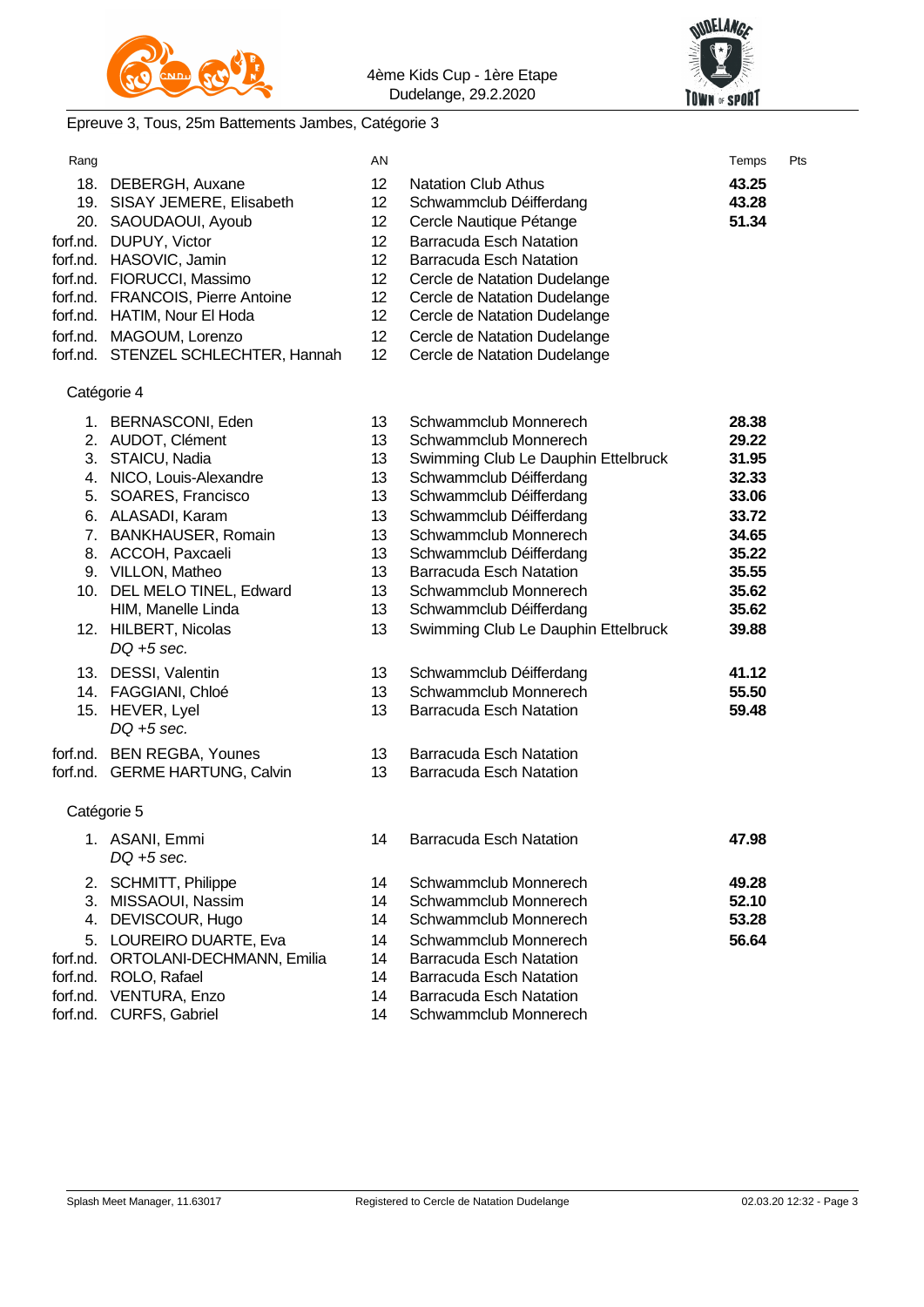



### Epreuve 3, 25m Battements Jambes

| hc. PECIREP, Lana           | 12              | Cercle de Natation Dudelange | 26.97   |
|-----------------------------|-----------------|------------------------------|---------|
| hc. CAMARA, Yannick         | 13              | Schwammclub Monnerech        | 33.18   |
| hc. WELSCHER, Finn          | 14              | Schwammclub Monnerech        | 35.70   |
| hc. ANDREU, Teo             | 14              | Barracuda Esch Natation      | 35.84   |
| hc. WELFRINGER, Max         | 12              | Schwammclub Déifferdang      | 37.52   |
| hc. ARAUYO, Simao           | 12              | Schwammclub Monnerech        | 37.84   |
| hc. KINKELS DE LA HOZ, Sara | 12 <sup>°</sup> | Cercle de Natation Dudelange | 38.41   |
| hc. BECKIUS, Tristan        | 12              | Schwammclub Monnerech        | 42.06   |
| hc. MOUTIK, Zahra           | 13              | Barracuda Esch Natation      | 42.29   |
| hc. WIRION, Jules           | 12              | Cercle de Natation Dudelange | 43.24   |
| hc. JUNG COLLE, Maya        | 13              | Schwammclub Monnerech        | 43.66   |
| hc. MARGANI, Alexis         | 13              | Barracuda Esch Natation      | 45.08   |
| hc. WILLIAMS, Maxim         | 12 <sup>°</sup> | Schwammclub Monnerech        | 45.35   |
| hc. THIEFELS, Emil          | 14              | Schwammclub Monnerech        | 47.25   |
| hc. MAKRADI, Imane          | 14              | Barracuda Esch Natation      | 47.94   |
| hc. THOMA, Alex             | 12              | Schwammclub Monnerech        | 48.86   |
| hc. DASHTI, Kevin           | 14              | Barracuda Esch Natation      | 52.16   |
| hc. KOROGLANOGLOU, Noé      | 14              | Schwammclub Monnerech        | 1:07.92 |
| $DQ + 5$ sec.               |                 |                              |         |

| Epreuve 4<br>29.02.20 - 15:30 | 50m Dos | Années 2010 - 2011<br>Liste résultats |
|-------------------------------|---------|---------------------------------------|
| Points: FINA 2020             |         |                                       |
| Rang                          | AN      | Pts<br>Temps                          |
| Catégorie 1                   |         |                                       |

|          | 1. PRENTIC, Anel                          | 10 <sup>°</sup>  | Schwammclub Déifferdang             | 45.96   |
|----------|-------------------------------------------|------------------|-------------------------------------|---------|
|          | 2. VANOLI, Matteo                         | 10 <sup>°</sup>  | Schwammclub Monnerech               | 48.85   |
|          | 3. CRUJEIRA NEVES, Inès                   | 10               | Schwammclub Déifferdang             | 51.41   |
| 4.       | <b>WIRION, Tunn</b>                       | 10               | Cercle de Natation Dudelange        | 53.78   |
| 5.       | STAICU, Razvan                            | 10 <sup>°</sup>  | Swimming Club Le Dauphin Ettelbruck | 54.21   |
|          | 6. ONOFRIO, Gabriel                       | 10               | Cercle de Natation Dudelange        | 57.69   |
|          | 7. KLOCKER, Matéo                         | 10               | Cercle de Natation Dudelange        | 58.35   |
|          | LOPES MANCO, Calvin                       | 10               | Cercle de Natation Dudelange        | 58.35   |
|          | 9. BANKHAUSER, Chloé                      | 10               | Schwammclub Monnerech               | 58.72   |
| 10.      | EINRICK, Sarah                            | 10 <sup>°</sup>  | Cercle de Natation Dudelange        | 1:00.50 |
|          | 11. HANSEN, Maya                          | 10               | Barracuda Esch Natation             | 1:00.55 |
|          | 12. THINNES, Liz                          | 10 <sup>°</sup>  | Schwammclub Monnerech               | 1:00.56 |
|          | 13. WETZ, Oleg                            | 10               | Schwammclub Monnerech               | 1:01.66 |
|          | 14. PESCH, Zoé                            | 10 <sup>°</sup>  | Swimming Club Le Dauphin Ettelbruck | 1:03.44 |
| 15.      | CHAMRAOUI, Maram                          | 10 <sup>°</sup>  | Schwammclub Déifferdang             | 1:03.90 |
|          | 16. AMMARI, Emine                         | 10 <sup>°</sup>  | Schwammclub Déifferdang             | 1:04.87 |
|          | 17. PACHECO DE SOUSA, Alyne               | 10 <sup>°</sup>  | Cercle de Natation Dudelange        | 1:07.01 |
|          | 18. STENZEL SCHLECHTER, Fynn              | 10               | Cercle de Natation Dudelange        | 1:07.12 |
|          | 19. WEYLAND, Yann                         | 10 <sup>°</sup>  | Swimming Club Le Dauphin Ettelbruck | 1:07.53 |
|          | 20. SIVASHANKAR, Samyukta                 | 10 <sup>°</sup>  | Schwammclub Déifferdang             | 1:11.31 |
|          | 21. TOCICKE, Liza                         | 10               | Cercle de Natation Dudelange        | 1:15.06 |
|          | 22. SINGH, Amogh                          | 10 <sup>°</sup>  | Schwammclub Déifferdang             | 1:16.26 |
|          | 23. POORTERS, Lily June<br>$DQ + 10$ sec. | 10               | Swimming Club Le Dauphin Ettelbruck | 1:17.87 |
|          | 24. PIERRE, Robin                         | 10               | <b>Natation Club Athus</b>          | 1:33.63 |
| forf.nd. | GERME, Wanda                              | 10 <sup>10</sup> | <b>Barracuda Esch Natation</b>      |         |
|          |                                           |                  |                                     |         |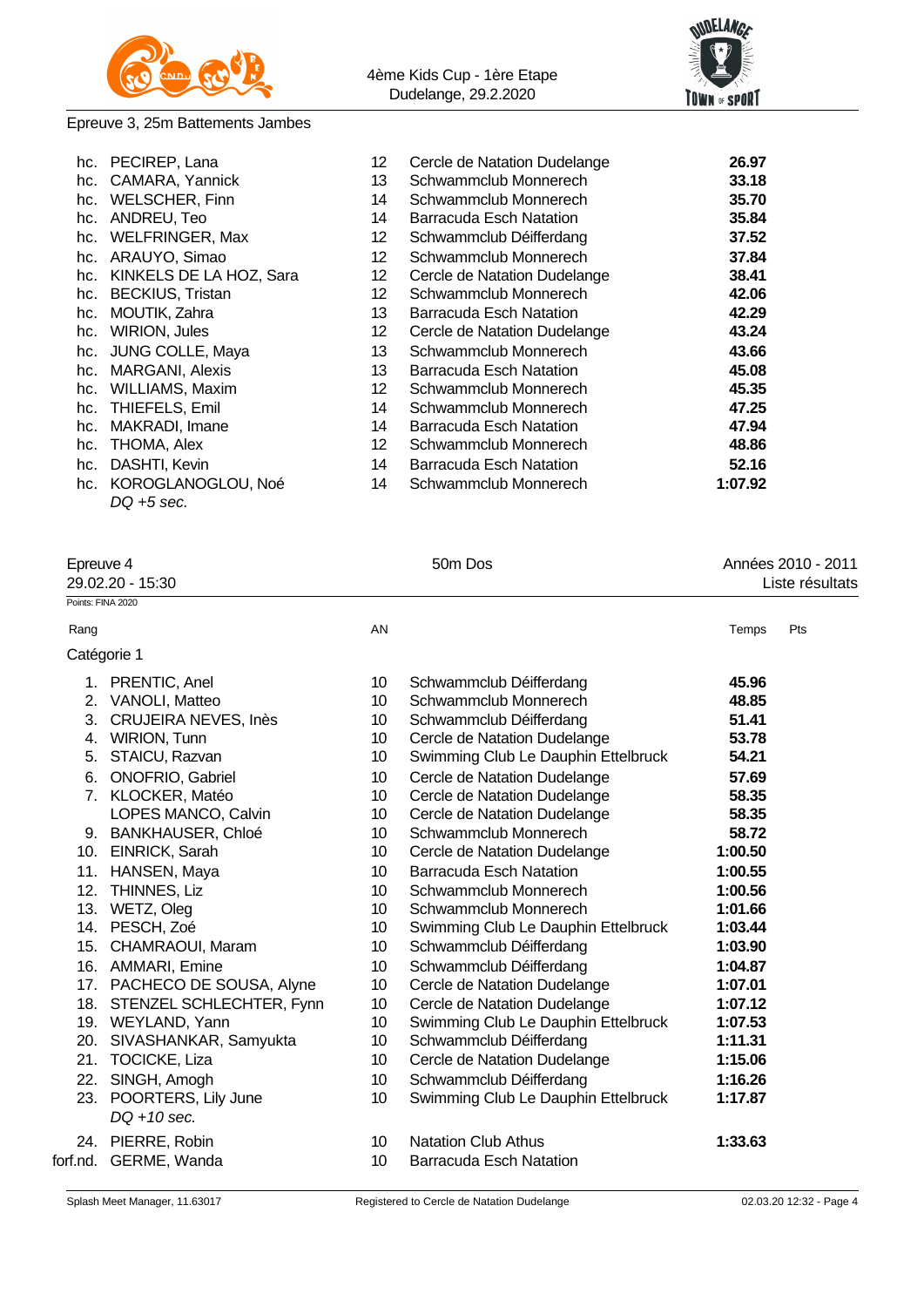



# Epreuve 4, Tous, 50m Dos, Catégorie 1

| Rang |                                  | AN              |                                     | Temps   | Pts |
|------|----------------------------------|-----------------|-------------------------------------|---------|-----|
|      | forf.nd. FRANCOIS, Clémentine    | 10              | Cercle de Natation Dudelange        |         |     |
|      | forf.nd. SASSI, Yanis            | 10              | Cercle de Natation Dudelange        |         |     |
|      | forf.nd. CHIAIA, Vita            | 10 <sup>°</sup> | Schwammclub Monnerech               |         |     |
|      | forf.nd. RASCHELLA, lulian       | 10              | Schwammclub Déifferdang             |         |     |
|      | Catégorie 2                      |                 |                                     |         |     |
|      | 1. RESL, Dana                    | 11              | Cercle de Natation Dudelange        | 44.84   |     |
|      | 2. SIMÃO NOGUEIRA, Francisco     | 11              | Schwammclub Déifferdang             | 46.84   |     |
|      | 3. WAGNER, Sandra                | 11              | Cercle de Natation Dudelange        | 46.85   |     |
|      | 4. PALAGNIOUK, Alexander         | 11              | Cercle Nautique Pétange             | 47.71   |     |
|      | 5. DOS SANTOS, Mara              | 11              | Cercle Nautique Pétange             | 53.46   |     |
|      | 6. VISSER, Felix                 | 11              | Swimming Club Le Dauphin Ettelbruck | 53.94   |     |
|      | 7. KIRCH, Emma                   | 11              | Schwammclub Monnerech               | 55.07   |     |
|      | 8. WESTER, Liam                  | 11              | Cercle de Natation Dudelange        | 56.57   |     |
|      | 9. NICO, Xavier-Alexandre        | 11              | Schwammclub Déifferdang             | 57.64   |     |
|      | 10. MONTERISI, Samuel Johann     | 11              | Schwammclub Monnerech               | 57.78   |     |
|      | 11. KOROGLANOGLOU, Lenia         | 11              | Schwammclub Monnerech               | 59.76   |     |
|      | 12. SINTINO, Samuele             | 11              | Schwammclub Monnerech               | 1:01.58 |     |
|      | 13. ELSEN, Lea                   | 11              | Swimming Club Le Dauphin Ettelbruck | 1:01.60 |     |
|      | 14. VINHAS, Loan                 | 11              | Cercle de Natation Dudelange        | 1:01.85 |     |
|      | 15. ALASADI, Joud                | 11              | Schwammclub Déifferdang             | 1:02.03 |     |
|      | 16. KNUDSEN, Maya                | 11              | Cercle de Natation Dudelange        | 1:03.36 |     |
|      | 17. BERNACCONI, Loris            | 11              | <b>Natation Club Athus</b>          | 1:08.47 |     |
|      | 18. DA SILVA SEQUEIRA, Leonor    | 11              | Schwammclub Déifferdang             | 1:08.57 |     |
|      | 19. BORDAS, Oscar                | 11              | Schwammclub Monnerech               | 1:08.60 |     |
|      | $DQ + 10$ sec.                   |                 |                                     |         |     |
|      | 20. OLIVIER, Blanche             | 11              | <b>Natation Club Athus</b>          | 1:08.76 |     |
|      | 21. KERSCHEN, Emma               | 11              | Swimming Club Le Dauphin Ettelbruck | 1:12.48 |     |
|      | 22. WANLIN, Lisa                 | 11              | <b>Natation Club Athus</b>          | 1:14.59 |     |
|      | 23. BOUGUETTOUCHE-BAMBA, Raïs    | 11              | Schwammclub Déifferdang             | 1:19.10 |     |
|      | 24. GHARBI, Manel                | 11              | <b>Natation Club Athus</b>          | 1:20.72 |     |
|      | forf.nd. FELLER, Lily            | 11              | Cercle Nautique Pétange             |         |     |
|      | forf.nd. JEBALI, Sarah           | 11              | <b>Natation Club Athus</b>          |         |     |
|      | forf.nd. DINIS DE SA, Francisco  | 11              | Swimming Club Le Dauphin Ettelbruck |         |     |
|      | forf.nd. THINNES, Lyse           | 11              | Swimming Club Le Dauphin Ettelbruck |         |     |
|      | forf.nd. SIEWE STROTTNER, Elena  | 11              | <b>Barracuda Esch Natation</b>      |         |     |
|      | forf.nd. MENZIN, Gael            | 11              | Schwammclub Monnerech               |         |     |
|      | forf.nd. KANAKAMPALAYAM, Ashwath | 11              | Schwammclub Déifferdang             |         |     |
|      | forf.nd. PAN, Jiaxu Jaxon        | 11              | Schwammclub Déifferdang             |         |     |
|      | hc. WARD, James                  | 10              | Schwammclub Monnerech               | 48.24   |     |
| hc.  | TEIXEIRA, Ruben Paulo            | 11              | Cercle de Natation Dudelange        | 59.80   |     |
| hc.  | DISNEUR, Tom                     | 11              | Cercle de Natation Dudelange        | 1:10.62 |     |
|      | hc. KRIVOV, Lea                  | 10              | Cercle de Natation Dudelange        | 1:14.28 |     |
| hc.  | SIMON, Bob                       | 10              | Cercle de Natation Dudelange        | 1:37.38 |     |
|      | $DQ + 10$ sec.                   |                 |                                     |         |     |
|      | hc. HEDEILI, Malik               | 11              | Schwammclub Monnerech               | 1:49.18 |     |
|      | DQ +10 sec.                      |                 |                                     |         |     |
|      |                                  |                 |                                     |         |     |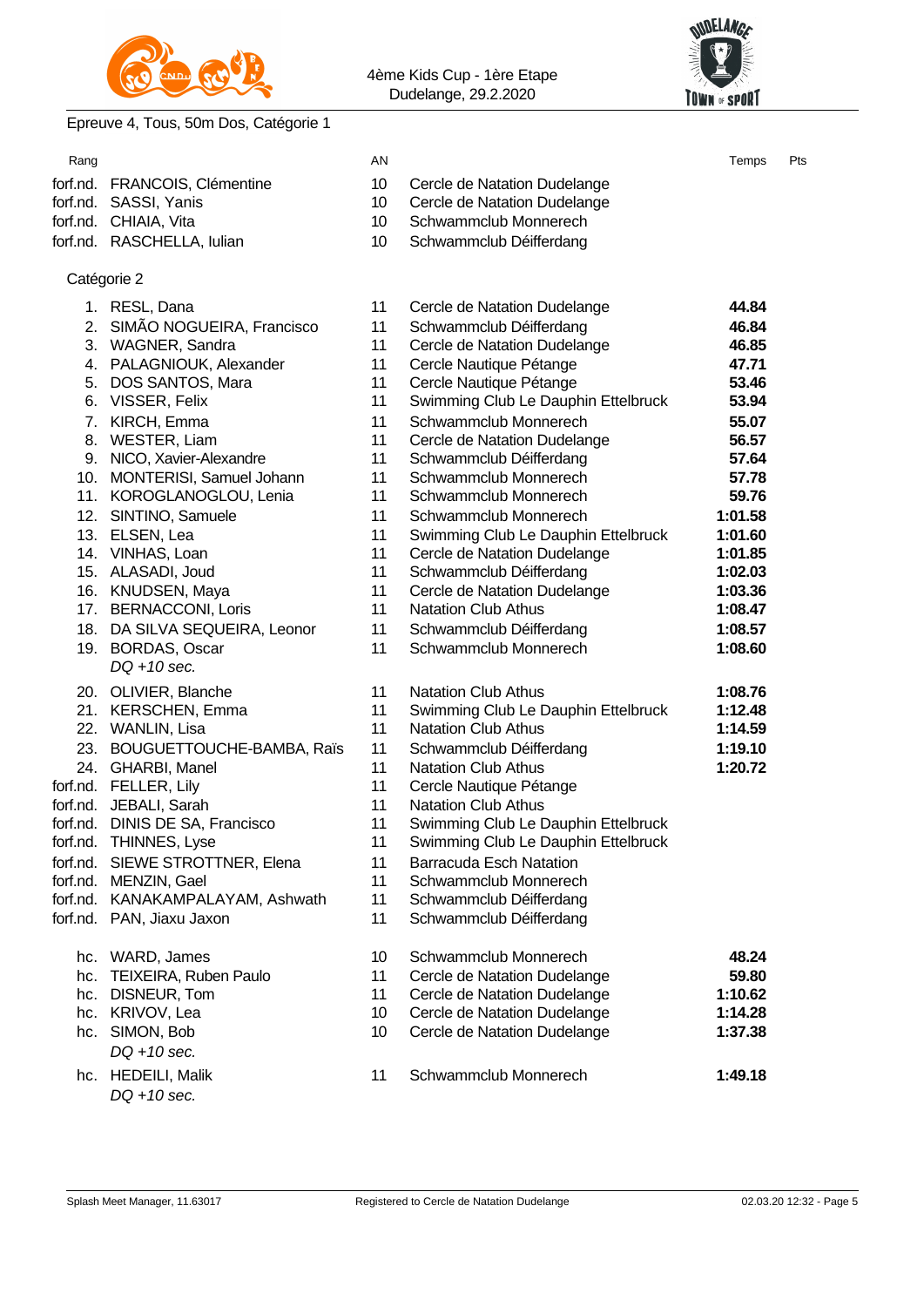



# 25m Brasse Bras - Battements Jambes<br>Liste résultats

Epreuve 5<br>29.02.20 - 15:59

Points: FINA 2020

| Rang |                                         | AN              |                                     | Temps   | Pts |
|------|-----------------------------------------|-----------------|-------------------------------------|---------|-----|
|      | 1. ZATKO, Tamy                          | 12 <sup>2</sup> | Cercle de Natation Dudelange        | 25.49   |     |
|      | 2. BECKER, Yanick                       | 12 <sup>2</sup> | Schwammclub Monnerech               | 26.04   |     |
|      | 3. MEDDOURI, Firdaws                    | 12 <sup>2</sup> | Cercle de Natation Dudelange        | 26.73   |     |
|      | 4. BERVAS-SCHUMACHER, Olivier           | 12              | Swimming Club Le Dauphin Ettelbruck | 27.27   |     |
|      | 5. FERNANDES DIAS, Joao                 | 12              | Cercle de Natation Dudelange        | 28.48   |     |
|      | 6. SCHEECK, Mika                        | 12 <sub>2</sub> | Cercle Nautique Pétange             | 29.22   |     |
|      | 7. KAYSER, Sophie                       | 12 <sub>2</sub> | Swimming Club Le Dauphin Ettelbruck | 29.52   |     |
|      | 8. FAIVRE, Margaux                      | 12              | <b>Natation Club Athus</b>          | 29.65   |     |
|      | 9. BRAUN, Mattis                        | 12              | Swimming Club Le Dauphin Ettelbruck | 30.09   |     |
|      | 10. BERNARD, Isabella                   | 12              | Schwammclub Monnerech               | 30.34   |     |
|      | 11. LIBENS-THEIN, Maxine                | 12              | Schwammclub Monnerech               | 31.34   |     |
|      | 12. PLETSCHETTE, Hugo                   | 12              | Swimming Club Le Dauphin Ettelbruck | 31.44   |     |
|      | 13. MAURER MOLINA, Marlo Bernard Jesi12 |                 | Schwammclub Monnerech               | 34.70   |     |
|      | 14. ZAUSA, Tommaso                      | 12              | Schwammclub Monnerech               | 34.75   |     |
|      | 15. DEBERGH, Auxane                     | 12              | <b>Natation Club Athus</b>          | 35.87   |     |
|      | 16. REMICHE, Paul                       | 12              | Swimming Club Le Dauphin Ettelbruck | 36.44   |     |
|      | 17. SISAY JEMERE, Elisabeth             | 12 <sup>2</sup> | Schwammclub Déifferdang             | 37.18   |     |
|      | 18. LECLERCQ, Mateo                     | 12 <sup>2</sup> | <b>Natation Club Athus</b>          | 40.44   |     |
|      | 19. TESSARO, Luca                       | 12              | Swimming Club Le Dauphin Ettelbruck | 51.65   |     |
|      | $DQ + 5$ sec.                           |                 |                                     |         |     |
|      | 20. SAOUDAOUI, Ayoub                    | 12              | Cercle Nautique Pétange             | 1:05.13 |     |
|      | $DQ + 5$ sec.                           |                 |                                     |         |     |
|      | forf.nd. DUPUY, Victor                  | 12 <sup>2</sup> | <b>Barracuda Esch Natation</b>      |         |     |
|      | forf.nd. HASOVIC, Jamin                 | 12 <sup>2</sup> | <b>Barracuda Esch Natation</b>      |         |     |
|      | forf.nd. FIORUCCI, Massimo              | 12 <sub>2</sub> | Cercle de Natation Dudelange        |         |     |
|      | forf.nd. FRANCOIS, Pierre Antoine       | 12              | Cercle de Natation Dudelange        |         |     |
|      | forf.nd. HATIM, Nour El Hoda            | 12              | Cercle de Natation Dudelange        |         |     |
|      | forf.nd. MAGOUM, Lorenzo                | 12 <sup>2</sup> | Cercle de Natation Dudelange        |         |     |
|      | forf.nd. STENZEL SCHLECHTER, Hannah     | 12              | Cercle de Natation Dudelange        |         |     |
|      |                                         |                 |                                     |         |     |
|      | hc. PECIREP, Lana                       | 12 <sup>2</sup> | Cercle de Natation Dudelange        | 28.06   |     |
|      | hc. WIRION, Jules                       | 12 <sub>2</sub> | Cercle de Natation Dudelange        | 38.00   |     |
|      | hc. WILLIAMS, Maxim                     | 12              | Schwammclub Monnerech               | 39.59   |     |
|      | hc. KINKELS DE LA HOZ, Sara             | 12              | Cercle de Natation Dudelange        | 41.40   |     |
|      | $DQ + 5$ sec.                           |                 |                                     |         |     |
|      |                                         | 12              | Schwammclub Monnerech               | 41.53   |     |
|      | hc. ARAUYO, Simao<br>$DQ + 5$ sec.      |                 |                                     |         |     |
|      |                                         |                 |                                     |         |     |
|      | hc. THOMA, Alex                         | 12 <sup>°</sup> | Schwammclub Monnerech               | 44.12   |     |
| hc.  | <b>BECKIUS, Tristan</b>                 | 12 <sup>°</sup> | Schwammclub Monnerech               | 46.12   |     |
|      | hc. WELFRINGER, Max                     | 12 <sup>°</sup> | Schwammclub Déifferdang             | 1:01.50 |     |
|      | $DQ + 5$ sec.                           |                 |                                     |         |     |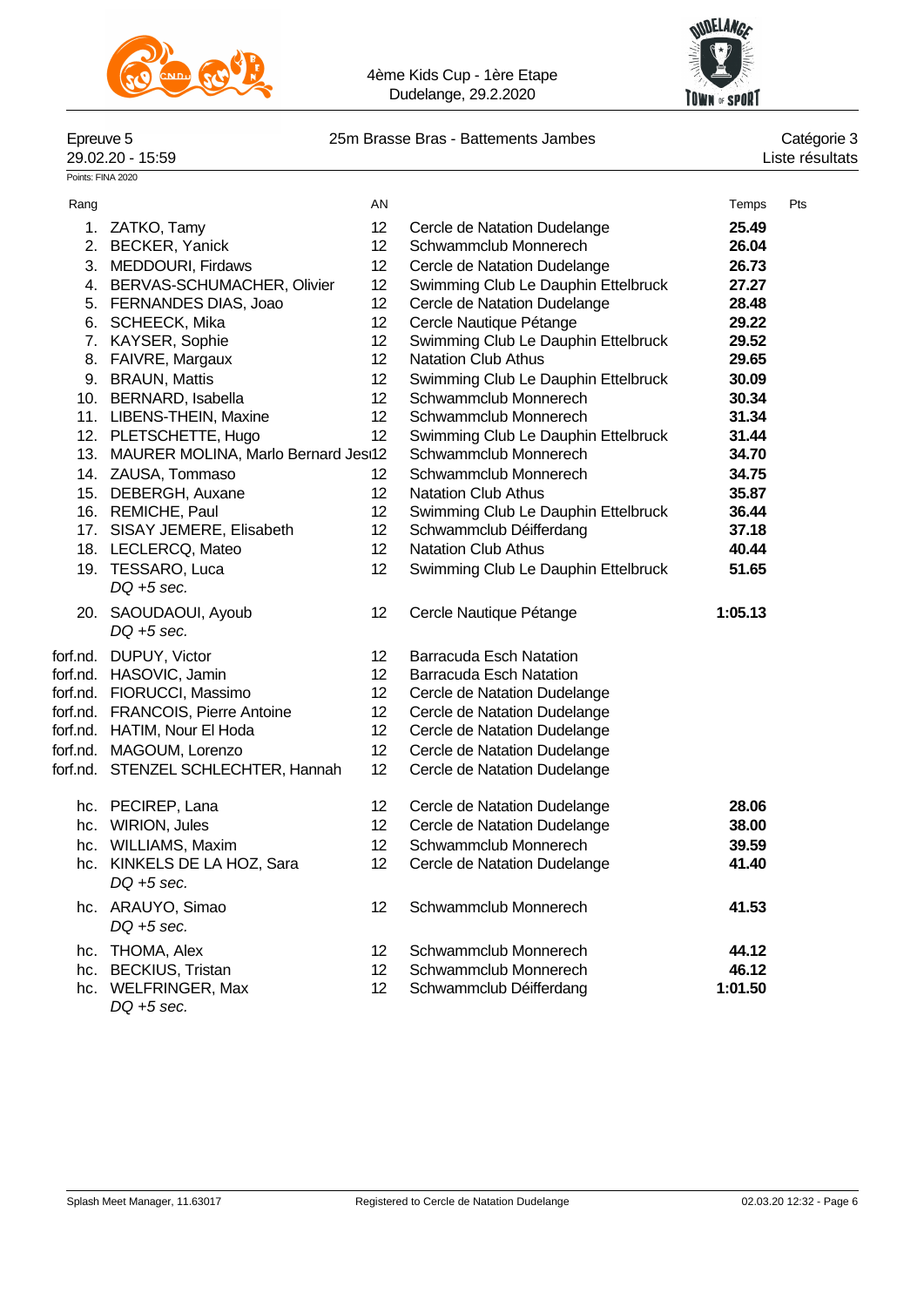



| Epreuve 6<br>29.02.20 - 16:08   |    | 25m Dos Jambes                 | 2013 et plus jeunes<br>Liste résultats |
|---------------------------------|----|--------------------------------|----------------------------------------|
| Points: FINA 2020               |    |                                |                                        |
| Rang                            | AN |                                | Pts<br>Temps                           |
| Catégorie 4                     |    |                                |                                        |
| BERNASCONI, Eden                | 13 | Schwammclub Monnerech          | 31.00                                  |
| ACCOH, Paxcaeli<br>2.           | 13 | Schwammclub Déifferdang        | 33.72                                  |
| SOARES, Francisco<br>3.         | 13 | Schwammclub Déifferdang        | 35.57                                  |
| <b>BANKHAUSER, Romain</b><br>4. | 13 | Schwammclub Monnerech          | 36.38                                  |
| NICO, Louis-Alexandre<br>5.     | 13 | Schwammclub Déifferdang        | 36.84                                  |
| $DQ + 5$ sec.                   |    |                                |                                        |
| VILLON, Matheo<br>6.            | 13 | <b>Barracuda Esch Natation</b> | 39.54                                  |
|                                 |    |                                |                                        |

| 6. VILLON, Matheo                           | 13 | Barracuda Esch Natation             | 39.54   |
|---------------------------------------------|----|-------------------------------------|---------|
| 7. HIM, Manelle Linda                       | 13 | Schwammclub Déifferdang             | 40.28   |
| 8. HILBERT, Nicolas                         | 13 | Swimming Club Le Dauphin Ettelbruck | 40.77   |
| 9. AUDOT, Clément<br>$DQ + 5$ sec.          | 13 | Schwammclub Monnerech               | 42.12   |
| 10. HEVER, Lyel<br>$DQ + 5$ sec.            | 13 | <b>Barracuda Esch Natation</b>      | 43.70   |
| 11. ALASADI, Karam<br>$DQ + 5$ sec.         | 13 | Schwammclub Déifferdang             | 45.05   |
| 12. DESSI, Valentin<br>$DQ + 5$ sec.        | 13 | Schwammclub Déifferdang             | 49.62   |
| 13. DEL MELO TINEL, Edward<br>$DO + 5 sec.$ | 13 | Schwammclub Monnerech               | 51.32   |
| 14. STAICU, Nadia<br>$DQ + 5$ sec.          | 13 | Swimming Club Le Dauphin Ettelbruck | 52.13   |
| 15. FAGGIANI, Chloé<br>$DQ + 5$ sec.        | 13 | Schwammclub Monnerech               | 1:11.00 |
| forf.nd. BEN REGBA, Younes                  | 13 | <b>Barracuda Esch Natation</b>      |         |
| forf.nd. GERME HARTUNG, Calvin              | 13 | <b>Barracuda Esch Natation</b>      |         |
| Catégorie 5                                 |    |                                     |         |
| 1. ASANI, Emmi                              | 14 | <b>Barracuda Esch Natation</b>      | 46.25   |
| 2. DEVISCOUR, Hugo<br>$DQ + 5$ sec.         | 14 | Schwammclub Monnerech               | 1:11.73 |
| 3. MISSAOUI, Nassim<br>$DQ + 5$ sec.        | 14 | Schwammclub Monnerech               | 1:26.62 |
| 4. LOUREIRO DUARTE, Eva<br>$DQ + 5$ sec.    | 14 | Schwammclub Monnerech               | 1:31.74 |
| 5. SCHMITT, Philippe<br>$DQ + 5$ sec.       | 14 | Schwammclub Monnerech               | 1:46.11 |
| forf.nd. ANDREU, Teo                        | 14 | <b>Barracuda Esch Natation</b>      |         |
| forf.nd. ORTOLANI-DECHMANN, Emilia          | 14 | <b>Barracuda Esch Natation</b>      |         |
| forf.nd. ROLO, Rafael                       | 14 | <b>Barracuda Esch Natation</b>      |         |
| forf.nd. VENTURA, Enzo                      | 14 | <b>Barracuda Esch Natation</b>      |         |
| forf.nd. CURFS, Gabriel                     | 14 | Schwammclub Monnerech               |         |